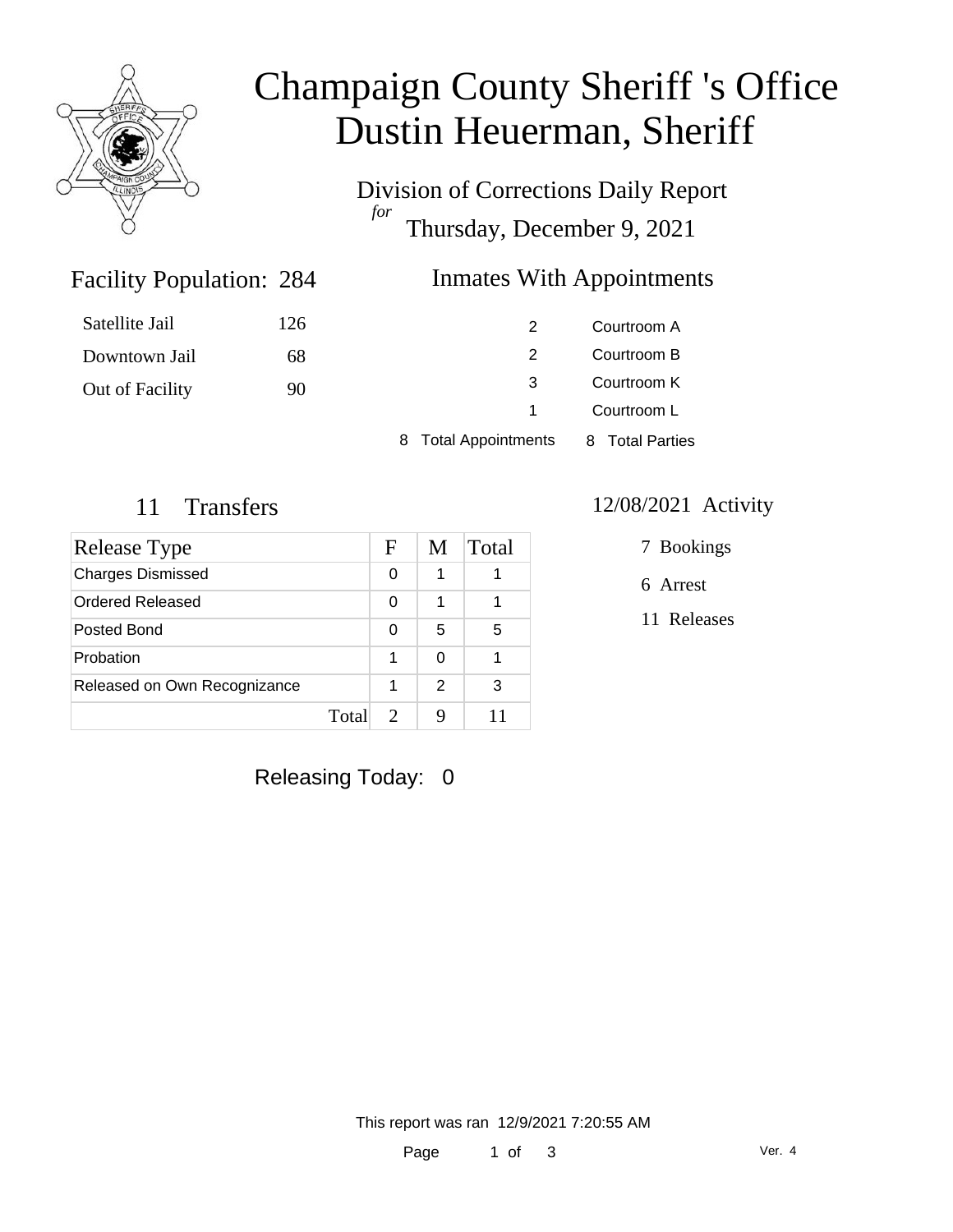

# Champaign County Sheriff 's Office Dustin Heuerman, Sheriff

Division of Corrections Daily Report *for* Thursday, December 9, 2021

Custody Status Count

Civil Pre-Trial 1

- Electronic Home Dentention 20
	- Felony Arraignment 7
		- Felony Other 5
	- Felony Pre-Sentence 7
		- Felony Pre-Trial 199
	- Felony Pre-Trial DUI 3
	- Felony Sentenced CCSO 3
	- Felony Sentenced IDOC 19
		- Hold Other 4
		- Hold Sentenced CCCC 1
		- Hold Sentenced IDOC 2
	- Misdemeanor Arraignment 1
		- Misdemeanor Other 1
		- Misdemeanor Pre-Trial 4
			- Petition to Revoke 2
			- Remanded to DHS 3
			- Traffic Arraignment 2

Total 284